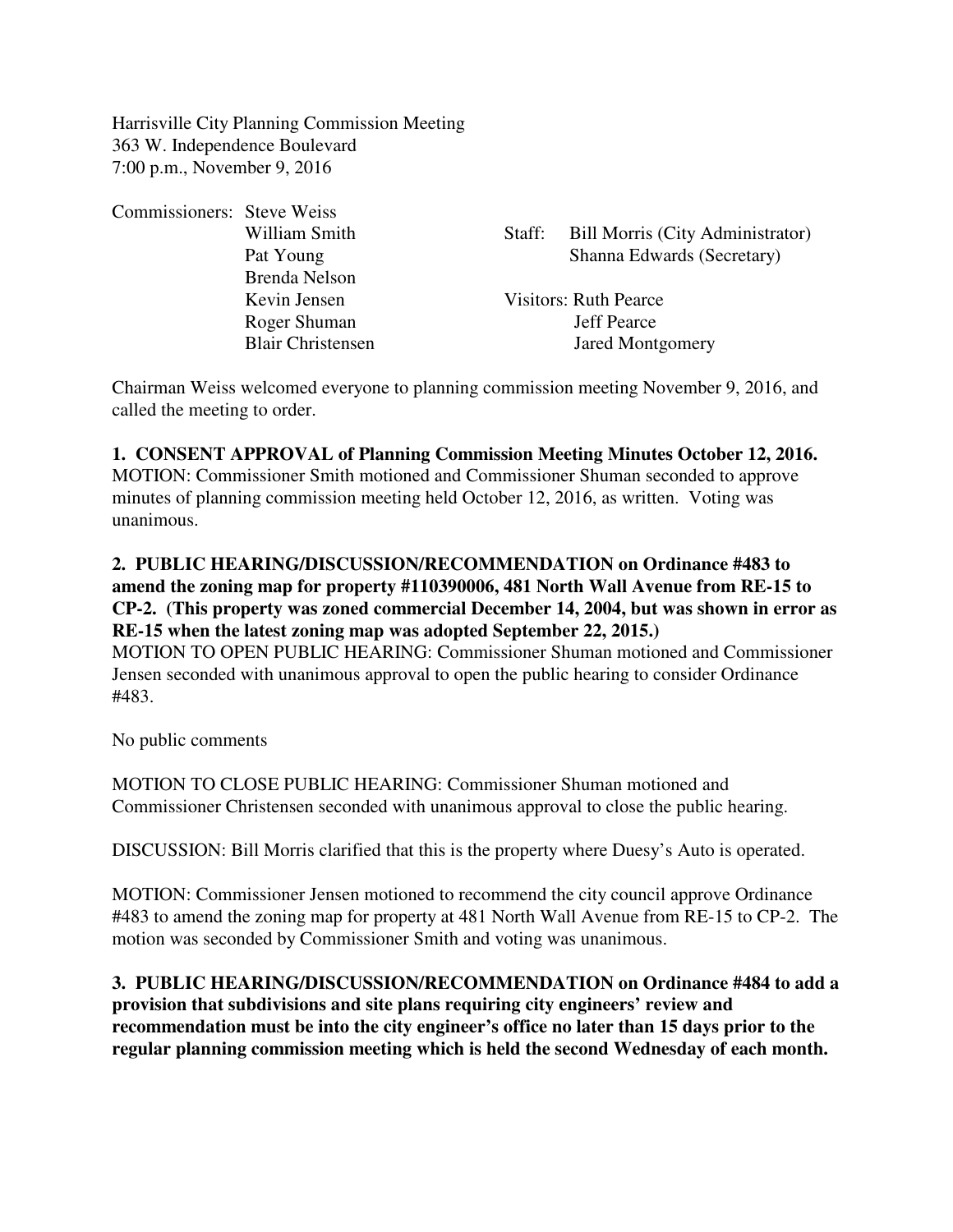Harrisville City Planning Commission Meeting - November 9, 2016 Page 2

MOTION TO OPEN PUBLIC HEARING: Commissioner Nelson motioned and Commissioner Young seconded with unanimous approval to open the public hearing to consider Ordinance #484.

No public comments.

DISCUSSION: Bill Morris stated that this ordinance is a result of a recommendation discussed at the last planning commission meeting, October 12, 2016.

MOTION TO CLOSE PUBLIC HEARING: Commissioner Jensen motioned and Commissioner Smith seconded with unanimous approval to close the pubic hearing.

MOTION: Commissioner Young motioned to recommend the city council adopt Ordinance #484 concerning submission deadlines. The motion was seconded by Commissioner Christensen and voting was unanimous.

## **4. PUBLIC HEARING/DISCUSSION/RECOMMENDATION on Ordinance #485**

**repealing and re-enacting Chapter 4.20, Vacant Buildings and Nuisance Premises**. MOTION TO OPEN PUBLIC HEARING: Commissioner Shuman motioned and Commissioner Smith seconded with unanimous approval to open the public hearing to consider Ordinance #485.

No public comments.

MOTION TO CLOSE PUBLIC HEARING: Commissioner Nelson motioned and Commissioner Smith seconded with unanimous approval to close the public hearing.

Discussion: Bill Morris explained that Mayor Richins noticed North Ogden City passed an ordinance regulating vacant buildings. Since there are a number of vacant buildings in Harrisville, he felt it would be good to establish a similar ordinance. Recorder, Jennie Knight, secured a copy of the North Ogden ordinance, and Bill Morris said he streamlined it to fit Harrisville City's needs with the same basic concept and included nuisance premises. He reviewed the proposed ordinance with commissioners. He pointed out that the Harrisville ordinance follows the current procedure for abatement as outlined in Utah Code Annotated 10-11-1.

MOTION: Commissioner Young motioned to recommend the city council adopt Ordinance #485 concerning Vacant buildings and nuisance premises. The motion was seconded by Commissioner Nelson and voting was unanimous.

## **5. REVIEW/DISCUSSION/ACTION on preliminary / final site plan and conditional use permit for a contractor's office with outdoor storage, at 1618 North 750 West on Lot 3 of the Second Amendment of Lot 1 Brickyard Storage in the MP-1 Zone.**

DISCUSSION ON THE SITE PLAN: Jerod Montgomery said that he does not own the adjacent storage units [Brickyard Storage]. He did not plan on changing current fencing that exists. The plan for landscaping along 750 West was approved along with the Interpace Subdivision